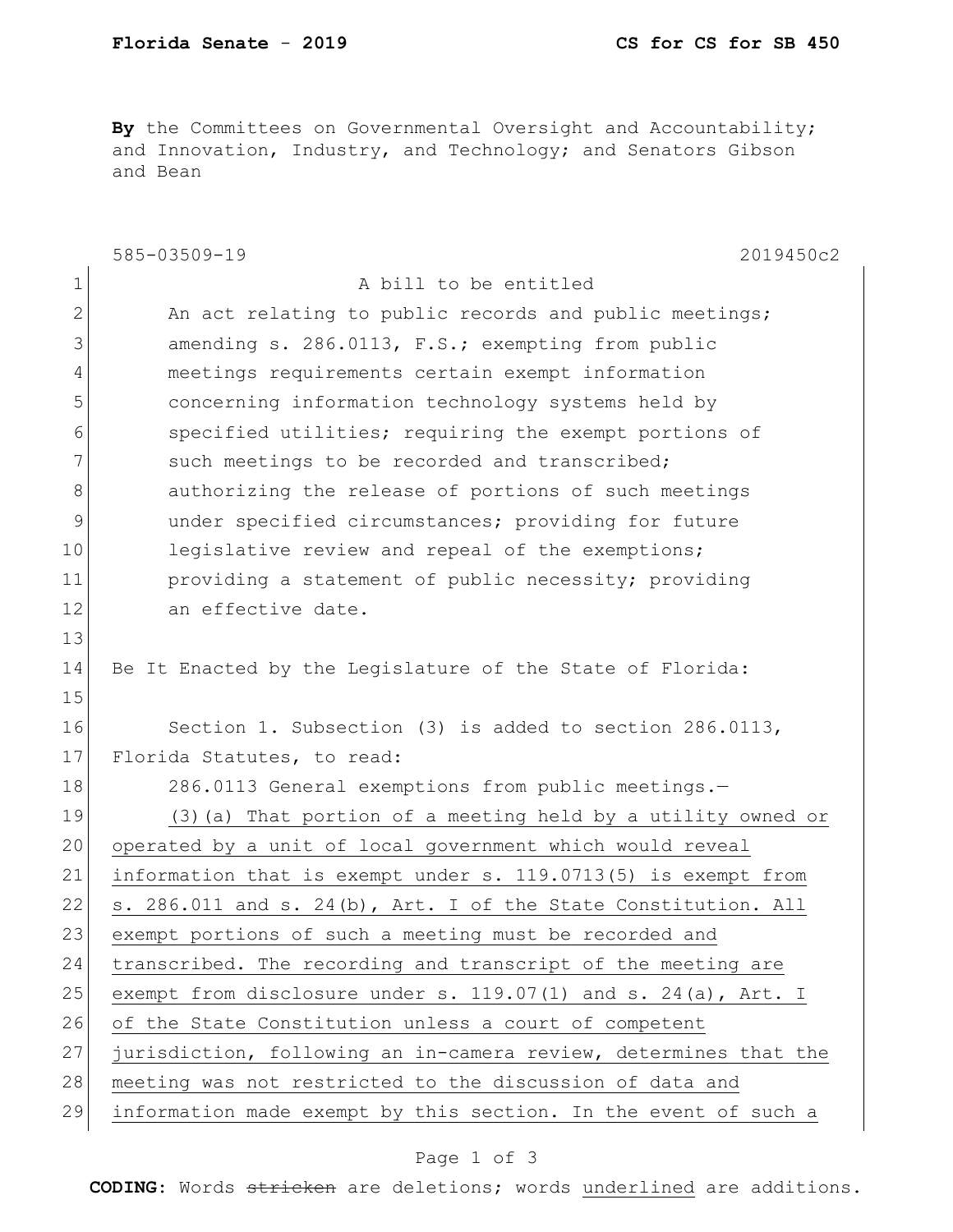|    | 585-03509-19<br>2019450c2                                        |
|----|------------------------------------------------------------------|
| 30 | judicial determination, only the portion of the recording or     |
| 31 | transcript which reveals nonexempt data and information may be   |
| 32 | disclosed to a third party.                                      |
| 33 | (b) This subsection is subject to the Open Government            |
| 34 | Sunset Review Act in accordance with s. 119.15 and shall stand   |
| 35 | repealed on October 2, 2024, unless reviewed and saved from      |
| 36 | repeal through reenactment by the Legislature.                   |
| 37 | Section 2. (1) The Legislature finds that it is a public         |
| 38 | necessity that the portion of a meeting relating directly to or  |
| 39 | that would reveal the following information, which is exempt     |
| 40 | under s. 119.0713(5), Florida Statutes, be made exempt from s.   |
| 41 | 286.011, Florida Statutes, and s. 24(b), Article I of the State  |
| 42 | Constitution and that the recording and transcript of such a     |
| 43 | meeting be made exempt from disclosure under s. 119.07(1) and s. |
| 44 | 24(a), Art. I of the State Constitution:                         |
| 45 | (a) Information related to the security of the technology,       |
| 46 | processes, or practices of the utility which are designed to     |
| 47 | protect the utility's networks, computers, programs, and data    |
| 48 | from attack, damage, or unauthorized access, and which           |
| 49 | information, if disclosed, would facilitate the alteration,      |
| 50 | disclosure, or destruction of such data or information           |
| 51 | technology resources.                                            |
| 52 | (b) Information related to the security of existing or           |
| 53 | proposed information technology systems or industrial control    |
| 54 | technology systems of the utility, and which information, if     |
| 55 | disclosed, would facilitate unauthorized access to and           |
| 56 | alteration or destruction of such systems in a manner that would |
| 57 | adversely impact the safe and reliable operation of the systems  |
| 58 | and utility.                                                     |

## Page 2 of 3

**CODING**: Words stricken are deletions; words underlined are additions.